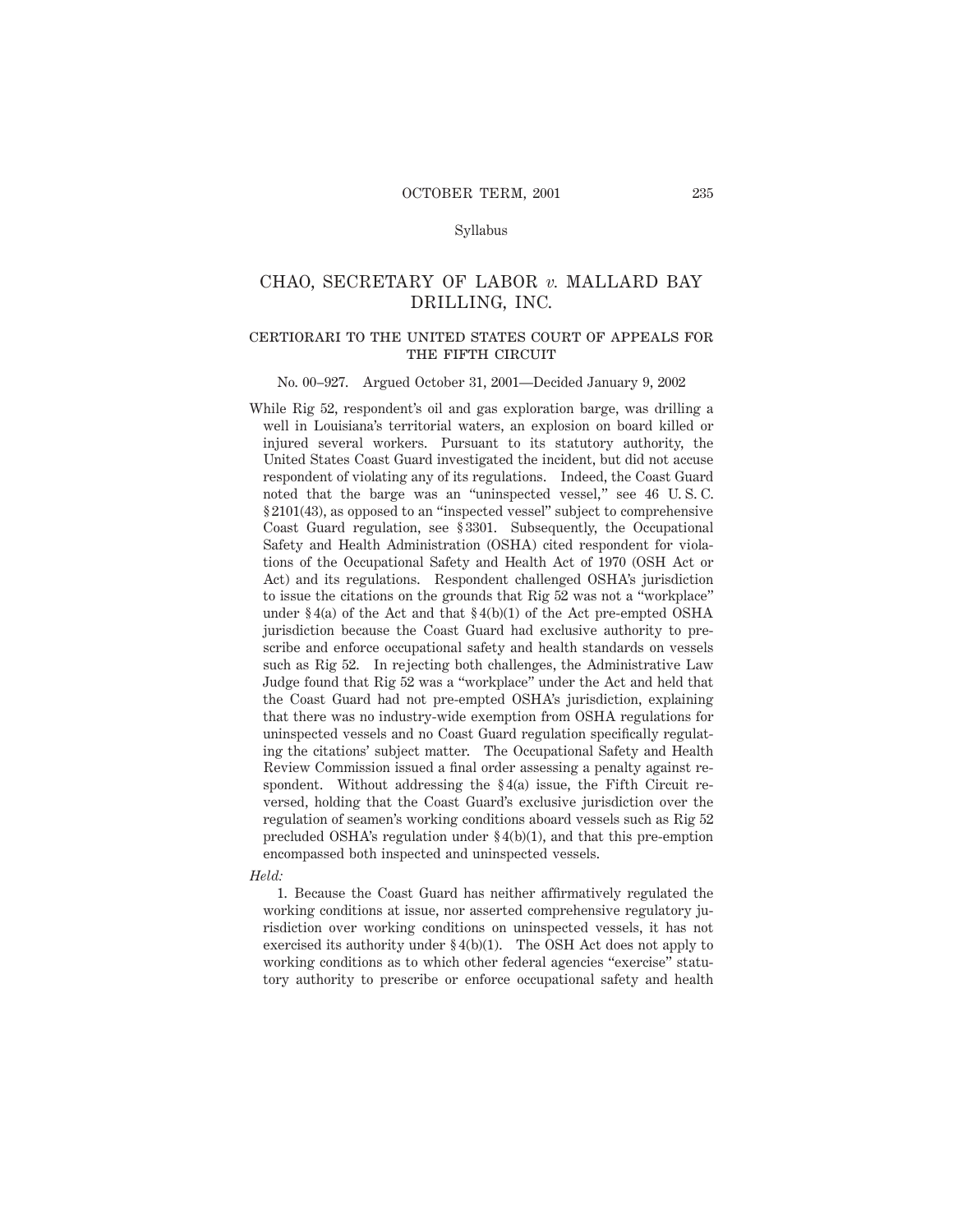### Syllabus

standards or regulations.  $\S 4(b)(1)$ , 29 U.S.C.  $\S 653(b)(1)$ . Congress' use of "exercise" makes clear that mere possession by another federal agency of unexercised authority is insufficient to displace OSHA's jurisdiction. Furthermore, another federal agency's minimal exercise of some authority over certain vessel conditions does not result in complete pre-emption of OSHA jurisdiction. To determine whether Coast Guard regulations have pre-empted jurisdiction over Rig 52's working conditions, it is thus necessary to examine the contours of the Coast Guard's exercise of its statutory authority. With respect to *inspected* vessels, the parties do not dispute that OSHA's regulations have been pre-empted because the Coast Guard has exercised its broad statutory authority over workers' occupational health and safety, 46 U. S. C. § 3306. Indeed, OSHA and the Coast Guard signed a Memorandum of Understanding recognizing that the Coast Guard has displaced OSHA's jurisdiction over all working conditions on inspected vessels, including those not addressed by specific regulations*.* In contrast, the Coast Guard's regulatory authority over uninspected vessels is more limited. Its general maritime regulations do not address the occupational safety and health concerns faced by inland drilling operations on such vessels and, thus, do not pre-empt OSHA's authority in this case. And, although the Coast Guard has engaged in a limited exercise of its authority to regulate specific working conditions on certain types of uninspected vessels, respondent has not identified any specific regulations addressing the types of risk and vessel at issue here. Pp. 240–245.

2. Rig 52 was a "workplace" under § 4(a) of the Act. It was located within a geographic area described in  $\S 4(a)$ —a State—and  $\S 4(a)$  attaches no significance to the fact that it was anchored in navigable waters. P. 245.

212 F. 3d 898, reversed.

Stevens, J., delivered the opinion of the Court, in which all other Members joined, except Scalia, J., who took no part in the decision of the case.

*Matthew D. Roberts* argued the cause for petitioner. With him on the briefs were *Solicitor General Olson, Acting Solicitor General Underwood, Deputy Solicitor General Kneedler, Judith E. Kramer, Allen H. Feldman, Nathaniel I. Spiller, Ellen L. Beard, Edward D. Sieger, James S. Carmichael,* and *Robert F. Duncan.*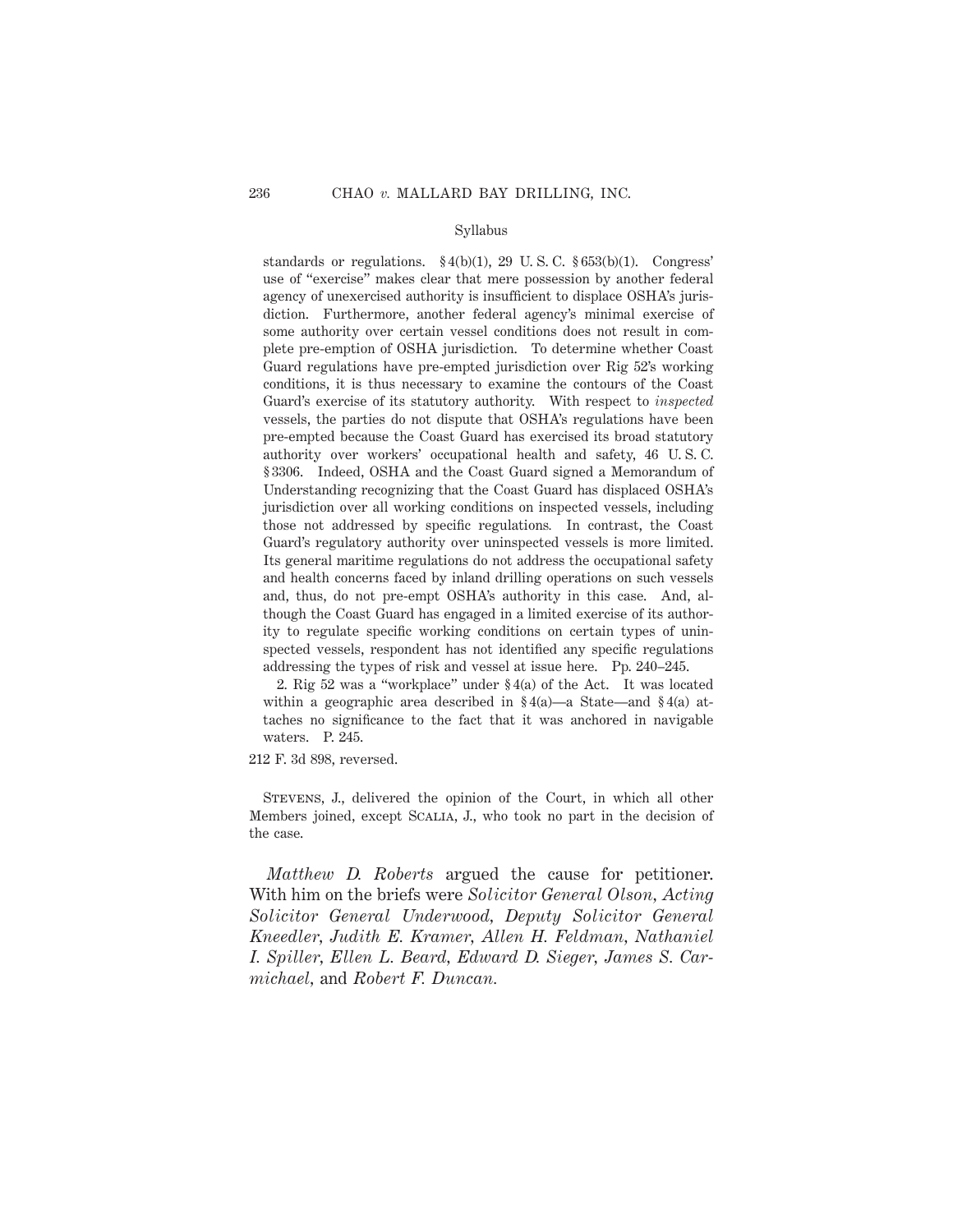*Patrick J. Veters* argued the cause for respondent. With him on the brief was *John L. Duvieilh.*\*

Justice Stevens delivered the opinion of the Court.

Respondent operates a fleet of barges used for oil and gas exploration. On April 9, 1997, one of those barges, "Rig 52," was towed to a location in the territorial waters of Louisiana, where it drilled a well over two miles deep. On June 16, 1997, when the crew had nearly completed drilling, an explosion occurred, killing four members of the crew and injuring two others. Under United States Coast Guard regulations, the incident qualified as a "marine casualty" because it involved a commercial vessel operating "upon the navigable waters of the United States." 46 CFR § 4.03–1 (2000).

Pursuant to its statutory authority, the Coast Guard conducted an investigation of the casualty. See 46 U. S. C.  $\S § 6101-6104$ , 6301-6308 (1994 ed. and Supp. V).<sup>1</sup> The resulting report was limited in scope to what the Coast Guard described as "purely vessel issues," and noted that the Coast Guard "does not regulate mineral drilling operations in state waters, and does not have the expertise to adequately analyze all issues relating to the failure of an oil/natural gas well." App. to Pet. for Cert. 24a. The Coast Guard determined that natural gas had leaked from the well, spread throughout the barge, and was likely ignited by sparks in the pump room. The report made factual findings concerning the crew's actions, but did not accuse respondent of violating any Coast Guard regulations. Indeed, the report noted the

<sup>\*</sup>*Jeffrey Robert White* and *Frederick M. Baron* filed a brief for the Association of Trial Lawyers of America as *amicus curiae* urging reversal.

Briefs of *amici curiae* urging affirmance were filed for the American Waterways Operators by *Barbara L. Holland* and *Alan P. Sherbrooke;* for the Associated General Contractors of America et al. by *Charles T. Carroll, Jr.,* and *Carl Larsen Taylor;* and for the Transportation Institute by *John Longstreth.*

<sup>&</sup>lt;sup>1</sup> Unless otherwise noted, all United States Code references in this opinion are to the 1994 edition.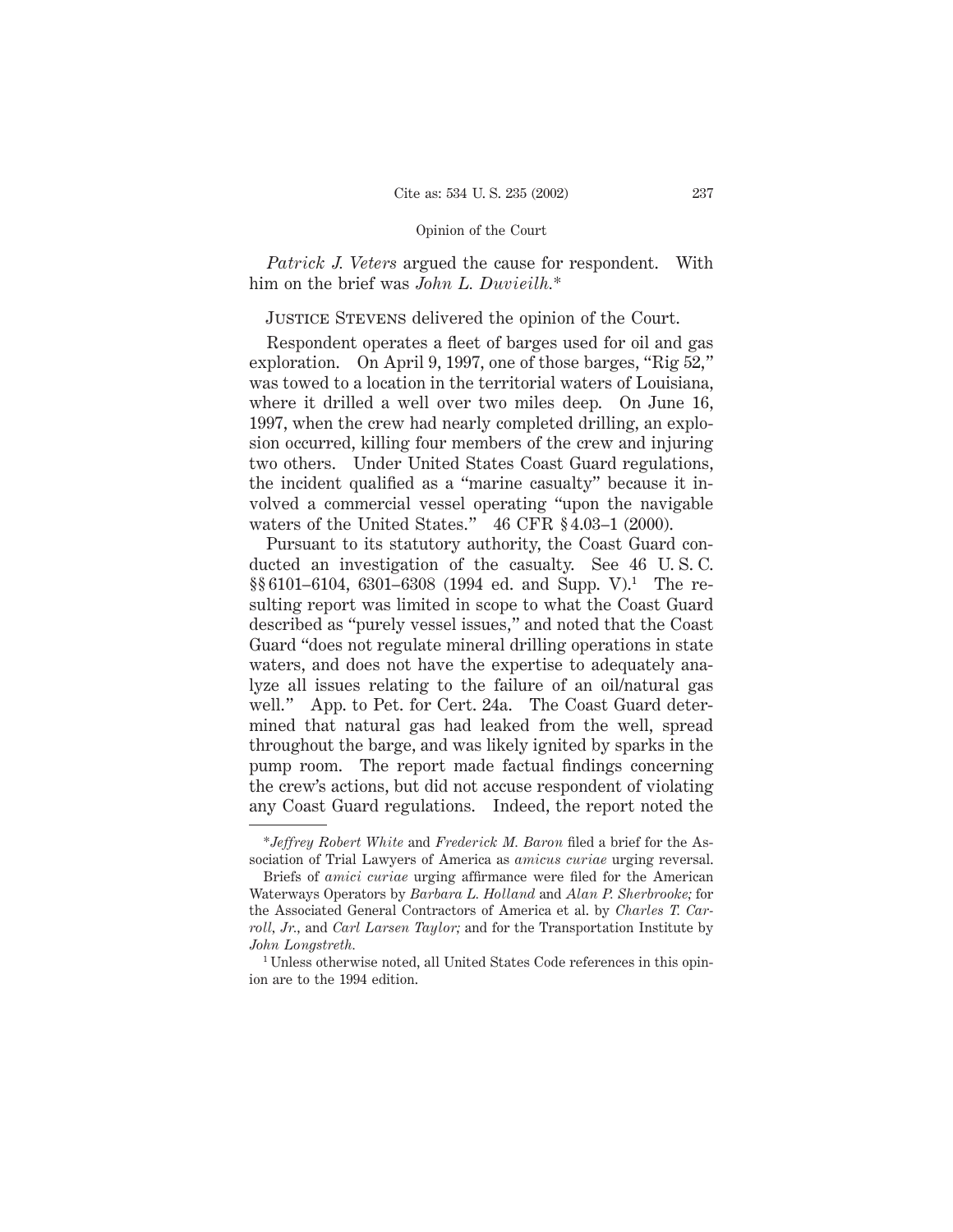limits of the Coast Guard's regulation of vessels such as Rig 52: The report explained that, although Rig 52 held a Coast Guard Certificate of Documentation, it had "never been inspected by the Coast Guard and is not required to hold a Certificate of Inspection or be inspected by the Coast Guard." *Id.,* at 27a. In Coast Guard terminology, Rig 52 was an "uninspected vessel," see 46 U. S. C. § 2101(43), as opposed to one of the 14 varieties of "inspected vessels" subject to comprehensive Coast Guard regulation, see 46 U. S. C. § 3301 (1994 ed. and Supp. V).

Based largely on information obtained from the Coast Guard concerning this incident, the Occupational Safety and Health Administration (OSHA) cited respondent for three violations of the Occupational Safety and Health Act of 1970 (OSH Act or Act), 84 Stat. 1590, as amended, 29 U. S. C. § 651 *et seq.* (1994 ed. and Supp. V), and the Act's implementing regulations*.* The citations alleged that respondent failed promptly to evacuate employees on board the drilling rig; failed to develop and implement an emergency response plan to handle anticipated emergencies; and failed to train employees in emergency response. No. 97–1973, 1998 WL 917067, \*1 (OSHRC, Dec. 28, 1998). Respondent did not deny the charges, but challenged OSHA's jurisdiction to issue the citations on two grounds: that Rig 52 was not a "workplace" within the meaning of  $\S 4(a)$  of the Act;<sup>2</sup> and that  $§4(b)(1)$  of the Act pre-empted OSHA jurisdiction because the Coast Guard had exclusive authority to prescribe

<sup>&</sup>lt;sup>2</sup> Section 4(a) of the Act, as codified in 29 U.S.C.  $$653(a)$ , provides in part: "This chapter shall apply with respect to employment performed in a workplace in a State, the District of Columbia, the Commonwealth of Puerto Rico, the Virgin Islands, American Samoa, Guam, the Trust Territory of the Pacific Islands, Wake Island, Outer Continental Shelf lands defined in the Outer Continental Shelf Lands Act, Johnston Island, and the Canal Zone" (citation omitted).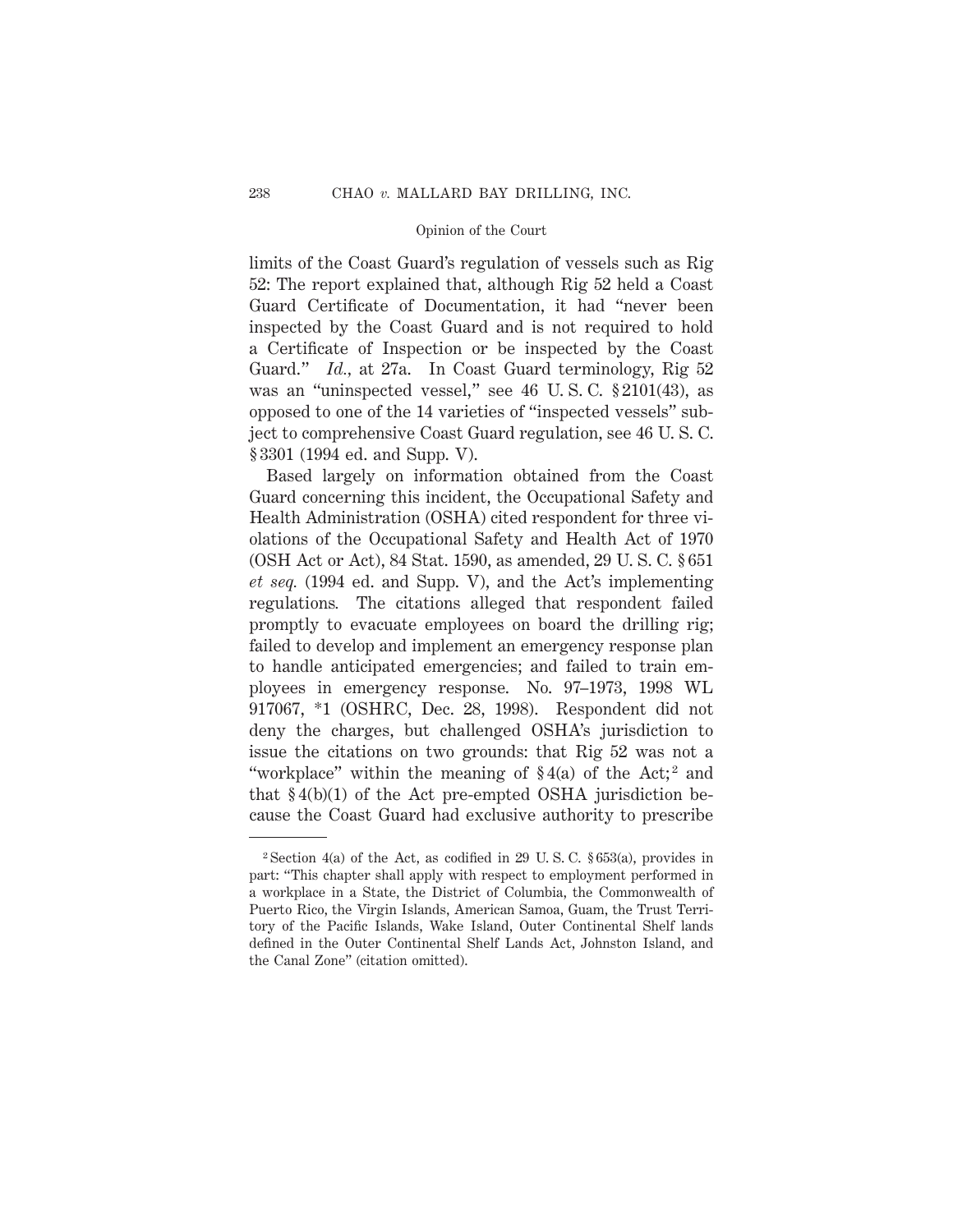and enforce standards concerning occupational safety and health on vessels in navigable waters.<sup>3</sup>

The Administrative Law Judge (ALJ) rejected both jurisdictional challenges. Finding that respondent's "employees were not performing navigational-related activities" and that Rig 52 "was stationary and within the territorial boundaries of the State of Louisiana," he concluded that Rig 52 was a "workplace" within the meaning of the Act. *Id.,* at \*3. The ALJ then held that the Coast Guard had not pre-empted OSHA's jurisdiction under  $\S 4(b)(1)$ , explaining that respondent had identified no basis for an "industry-wide exemption from OSHA regulations" for uninspected vessels, and had failed to identify any Coast Guard regulation "specifically regulat[ing]" the subject matter of the citations. *Id.,* at \*4. In the ALJ's view, another federal agency cannot pre-empt OSHA's jurisdiction under § 4(b)(1) unless that agency *exercises* its statutory authority to regulate a particular working condition: Mere possession of the power to regulate is not enough.4 The Occupational Safety and Health Review Commission declined review of the ALJ's decision and issued a final order assessing a penalty against respondent of \$4,410 per citation. *Id.,* at \*1.

 $3$  Section 4(b)(1) of the Act, as codified in 29 U.S.C.  $§ 653(b)(1)$ , provides: "Nothing in this chapter shall apply to working conditions of employees with respect to which other Federal agencies, and State agencies acting under [§ 274 of the Atomic Energy Act of 1954], exercise statutory authority to prescribe or enforce standards or regulations affecting occupational safety and health."

<sup>&</sup>lt;sup>4</sup> According to the ALJ: "The term 'exercise,' as used in  $\S 4(b)(1)$ , requires an actual assertion of regulatory authority as opposed to a mere possession of authority. OSHA jurisdiction will be preempted only as to those working conditions actually covered by the agency regulations. . . . The OSHA citation alleges that [respondent] failed to evacuate employees and failed to have an emergency response plan. [Respondent] does not argue or identify any similar requirement enforced by the U. S. Coast Guard." No. 97–1973, 1998 WL 917067, \*3–4 (OSHRC, Dec. 28, 1998).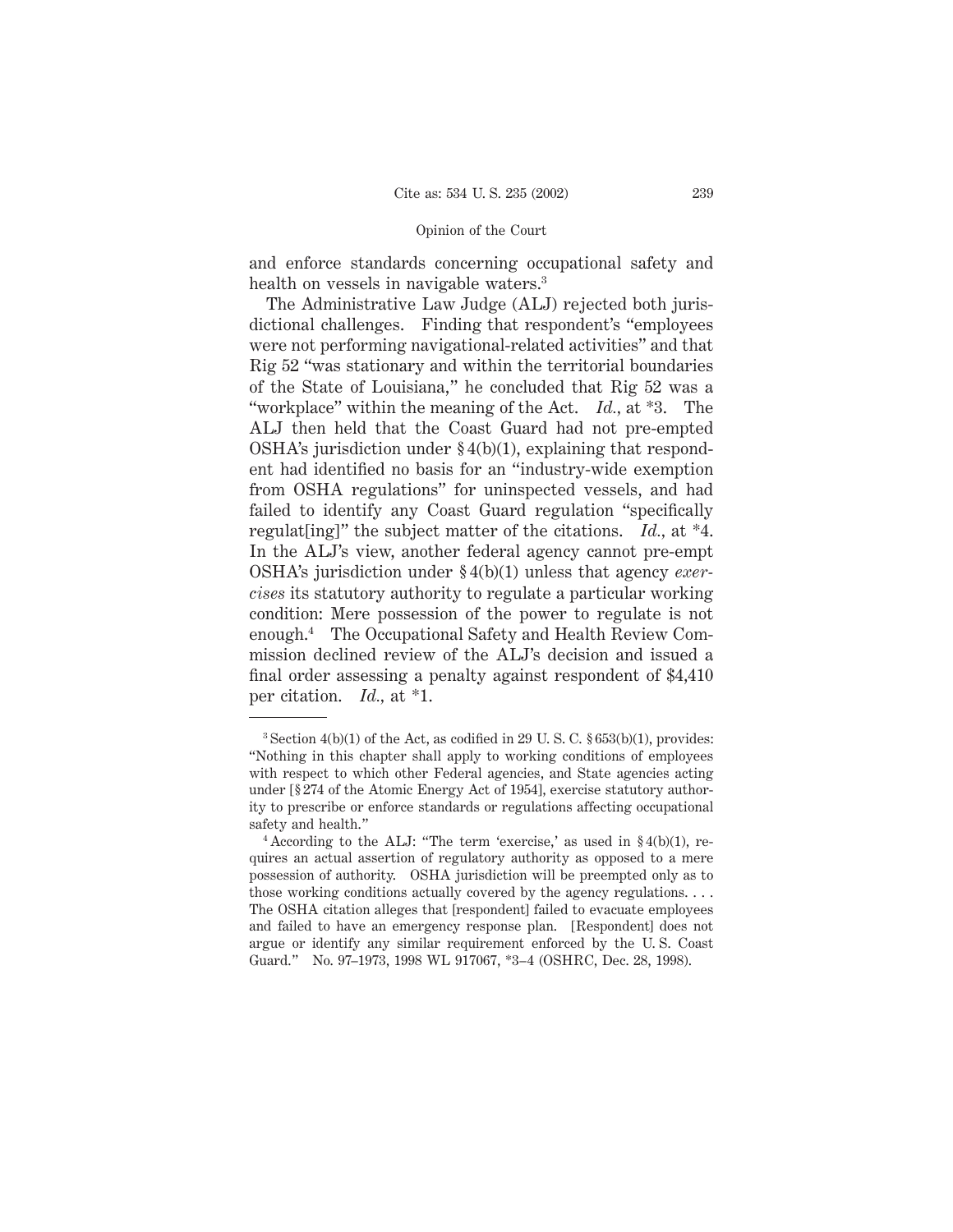Without reaching the question whether Rig 52 was a "workplace" under § 4(a) of the OSH Act, the United States Court of Appeals for the Fifth Circuit reversed. It held that the Coast Guard "has exclusive jurisdiction over the regulation of working conditions of seamen aboard vessels such as [Rig 52], thus precluding OSHA's regulation under Section 4(b)(1) of the OSH Act." 212 F. 3d 898, 900 (2000). The Court of Appeals determined that this pre-emption encompassed uninspected vessels such as Rig 52, as well as inspected ones, explaining that the Coast Guard "has in fact exercised" its "authority to issue safety regulations for uninspected vessels"—as § 4(b)(1) requires for pre-emption. *Id.,* at 901 (stating, with respect to uninspected vessels, that the Coast Guard has issued regulations concerning "life preservers and other lifesaving equipment; emergency alerting and locating equipment; fire extinguishing equipment; backfire flame control; ventilation of tanks and engine spaces; cooking, heating, and lighting systems; safety orientation and emergency instructions; action required after an accident; and signaling lights"). However, the court conceded that "[b]ecause a drilling barge is not self-propelled, some of these regulations, by their nature, do not apply to [Rig 52]." *Id.,* at 901, n. 6.

Because other Courts of Appeals have construed the preemptive force of  $\S 4(b)(1)$  more narrowly than did the Fifth Circuit, akin to the interpretation adopted by the ALJ in this case,<sup>5</sup> we granted certiorari to resolve the conflict.  $531$ U. S. 1143 (2001). We reverse, as the statute requires us to do.

The OSH Act imposes on covered employers a duty to provide working conditions that "are free from recognized hazards that are causing or are likely to cause death or serious

<sup>5</sup> See *Herman* v. *Tidewater Pacific, Inc.,* 160 F. 3d 1239 (CA9 1998); *In re Inspection of Norfolk Dredging Co.,* 783 F. 2d 1526 (CA11), cert. denied, 479 U. S. 883 (1986); *Donovan* v. *Red Star Marine Services, Inc.,* 739 F. 2d 774 (CA2 1984), cert. denied, 470 U. S. 1003 (1985).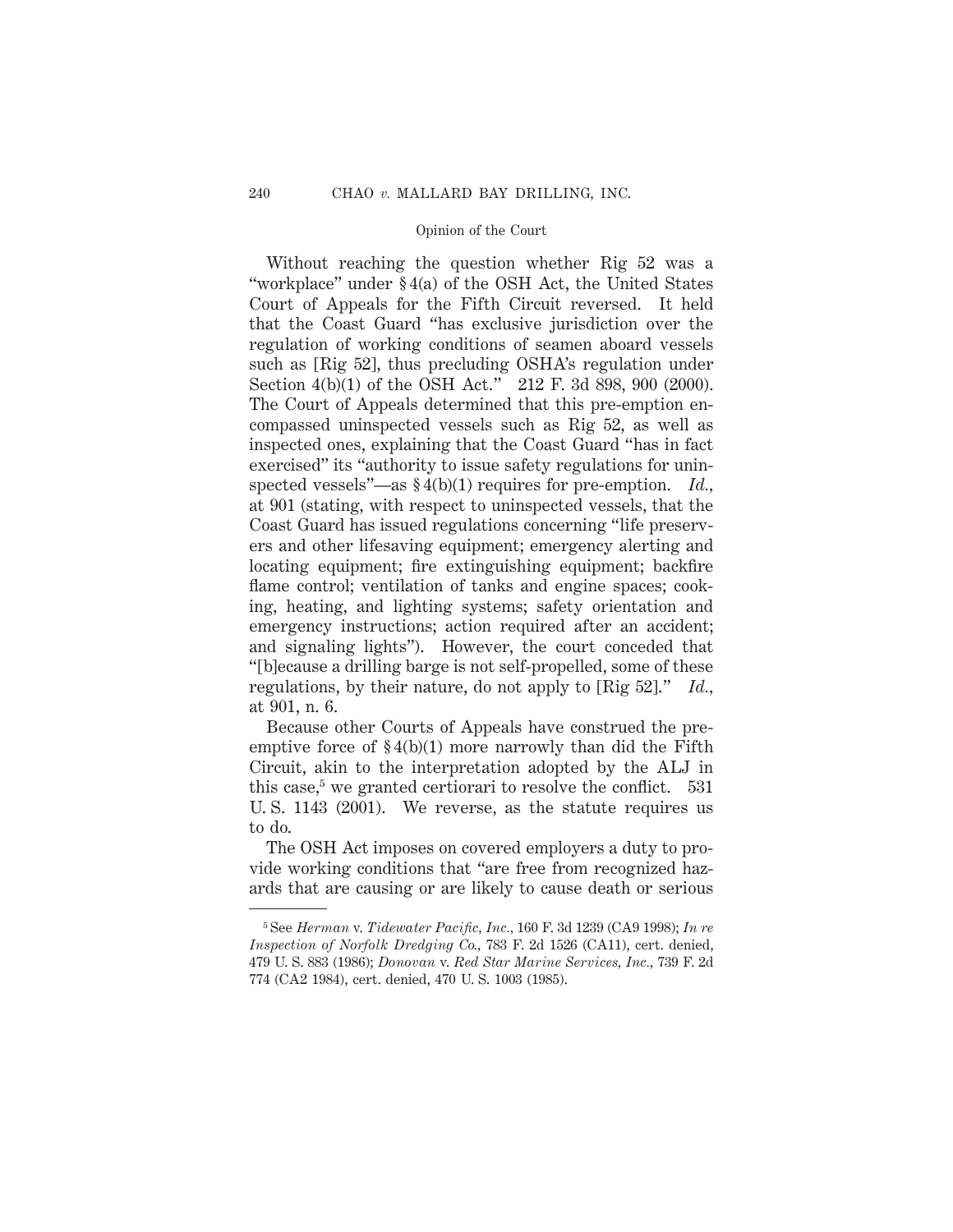bodily harm" to their employees, as well as an obligation to comply with safety standards promulgated by the Secretary of Labor. 29 U.S.C.  $\S § 654(a)(1), (2).^6$  The coverage of the Act does not, however, extend to working conditions that are regulated by other federal agencies. To avoid overlapping regulation,  $\S 4(b)(1)$  of the Act, as codified in 29 U.S.C. § 653(b)(1), provides:

"Nothing in this [Act] shall apply to working conditions of employees with respect to which other Federal agencies . . . *exercise* statutory authority to prescribe or enforce standards or regulations affecting occupational safety and health." (Emphasis added.)

Congress' use of the word "exercise" makes clear that, contrary to respondent's position, see, *e. g.,* Tr. of Oral Arg. 39, mere possession by another federal agency of unexercised authority to regulate certain working conditions is insufficient to displace OSHA's jurisdiction. Furthermore, another federal agency's minimal exercise of some authority over certain conditions on vessels such as Rig 52 does not result in complete pre-emption of OSHA jurisdiction, because the statute also makes clear that OSHA is only preempted if the working conditions at issue are the particular ones "with respect to which" another federal agency has regulated, and if such regulations "affec[t] occupational safety or health."  $§ 653(b)(1).$ <sup>7</sup> To determine whether Coast Guard

<sup>6</sup> The Secretary of Labor has delegated her authority under the Act to the Assistant Secretary for Occupational Safety and Health, who heads OSHA. See 65 Fed. Reg. 50017 (2000).

<sup>7</sup> The Circuits have recognized at least two approaches for defining "working conditions" under § 4(b)(1). A "hazard-based" approach, which the Secretary of Labor endorses, focuses on "the particular physical and environmental hazards encountered by an employee" on the job. Brief for Petitioner 24; see, *e. g., Donovan* v. *Red Star Marine Services, Inc.,* 739 F. 2d, at 779–780. In contrast, an "area-based" approach defines "working conditions" as the "area in which an employee customarily goes about his daily tasks." *Southern R. Co.* v. *Occupational Safety and Health Review*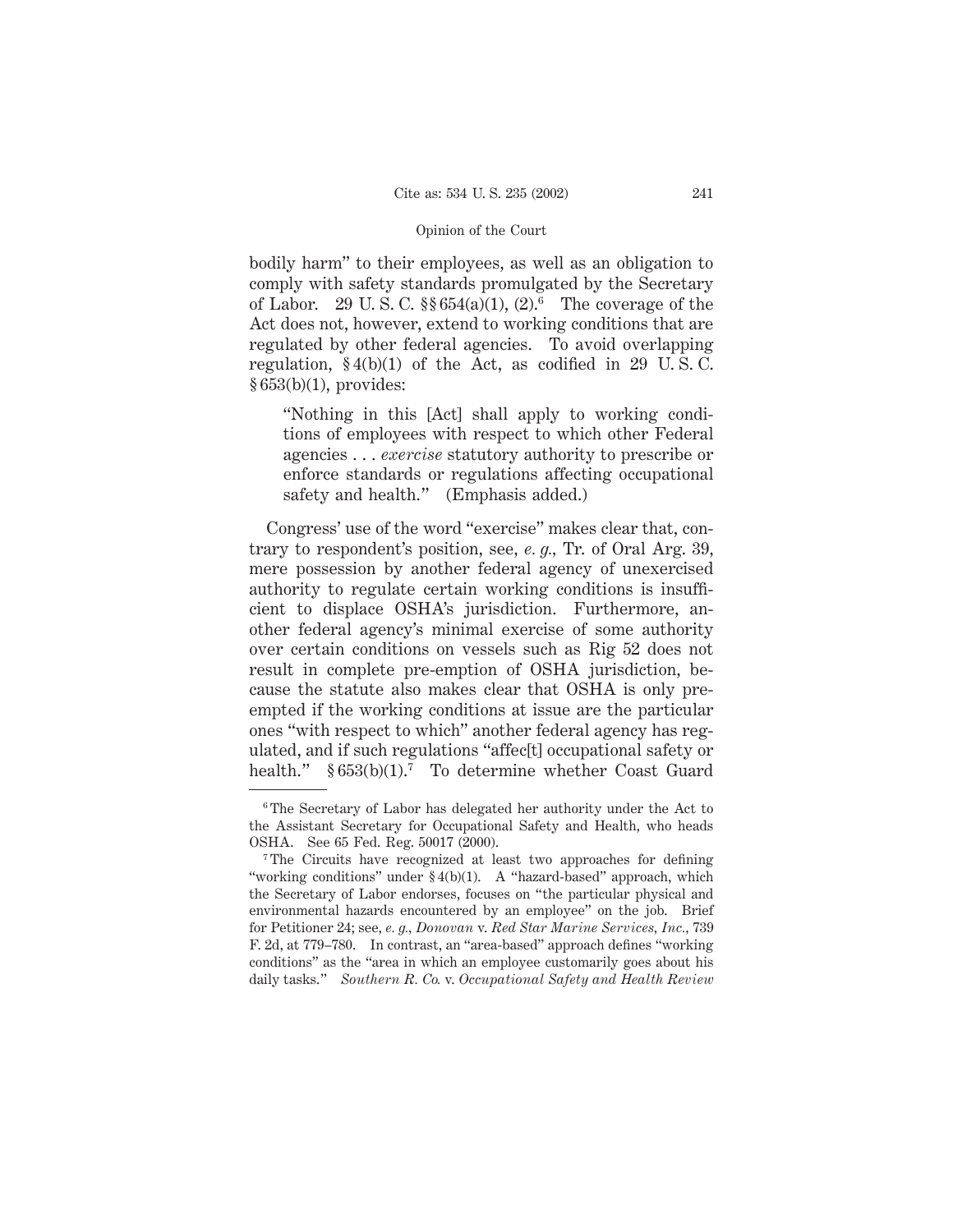regulations have pre-empted OSHA's jurisdiction over the working conditions on Rig 52, it is thus necessary to examine the contours of the Coast Guard's exercise of its statutory authority, not merely the existence of such authority.

Congress has assigned a broad and important mission to the Coast Guard. Its governing statute provides, in part:

"The Coast Guard . . . shall administer laws and promulgate and enforce regulations for the promotion of safety of life and property on and under the high seas and waters subject to the jurisdiction of the United States covering all matters not specifically delegated by law to some other executive department . . . ." 14 U.S.C. § 2 (2000 ed.).

Under this provision, the Coast Guard possesses authority to promulgate and enforce regulations promoting the safety of vessels anchored in state navigable waters, such as Rig 52. As mentioned above, however, in defining the Coast Guard's regulatory authority, Congress has divided the universe of vessels into two broad classes: "inspected vessels" and "uninspected vessels." In 46 U.S.C. § 3301 (1994 ed. and Supp. V), Congress has listed 14 types of vessels that are "subject to inspection" by the Coast Guard pursuant to a substantial body of rules mandated by Congress.8 In contrast, 46

*Comm'n,* 539 F. 2d 335, 339 (CA4), cert. denied, 429 U. S. 999 (1976). We need not choose between these interpretations, however, because the Coast Guard did not regulate the "working conditions" at issue in this case under either definition of the term.

<sup>&</sup>lt;sup>8 "The</sup> following categories of vessels are subject to inspection under this part: (1) freight vessels. (2) nautical school vessels. (3) offshore supply vessels. (4) passenger vessels. (5) sailing school vessels. (6) seagoing barges. (7) seagoing motor vessels. (8) small passenger vessels. (9) steam vessels. (10) tank vessels. (11) fish processing vessels. (12) fish tender vessels. (13) Great Lakes barges. (14) oil spill response vessels."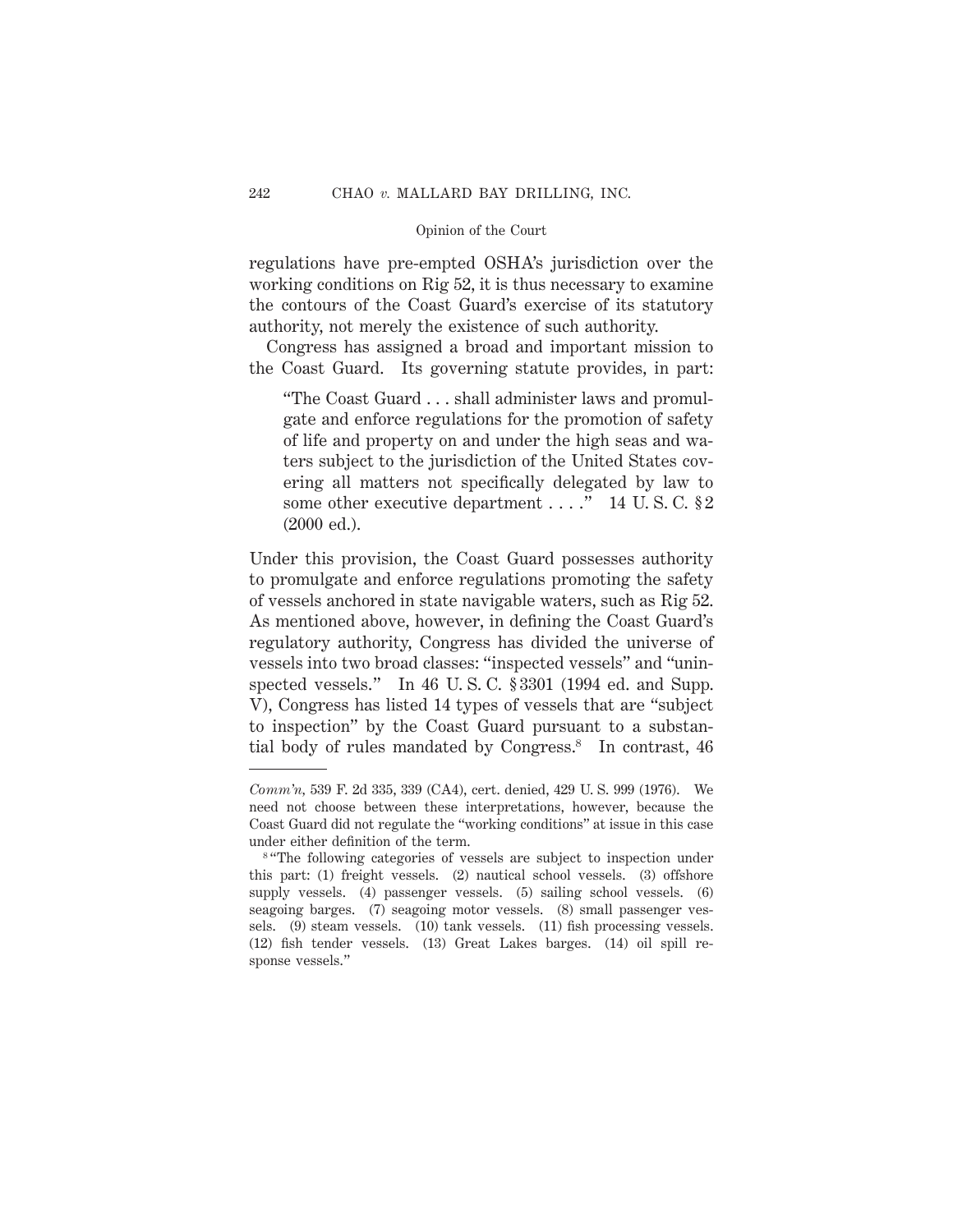U. S. C. § 2101(43) defines an "uninspected vessel" as "a vessel not subject to inspection under section 3301 . . . that is not a recreational vessel."

The parties do not dispute that OSHA's regulations have been pre-empted with respect to *inspected* vessels, because the Coast Guard has broad statutory authority to regulate the occupational health and safety of seamen aboard inspected vessels, 46 U. S. C. § 3306 (1994 ed. and Supp. V), and it has exercised that authority. Indeed, the Coast Guard and OSHA signed a "Memorandum of Understanding" (MOU) on March 17, 1983, evidencing their agreement that, as a result of the Coast Guard's exercise of comprehensive authority over inspected vessels, OSHA "may not enforce the OSH Act with respect to the working conditions of seamen aboard inspected vessels." 48 Fed. Reg. 11365. The MOU recognizes that the exercise of the Coast Guard's authority—and hence the displacement of OSHA jurisdiction extends not only to those working conditions on inspected vessels specifically discussed by Coast Guard regulations, but to all working conditions on inspected vessels, including those "not addressed by the specific regulations." *Ibid.* Thus, as OSHA recognized in the MOU, another agency may "exercise" its authority within the meaning of  $\S 4(b)(1)$  of the OSH Act either by promulgating specific regulations or by asserting comprehensive regulatory authority over a certain category of vessels.

Uninspected vessels such as Rig 52, however, present an entirely different regulatory situation. Nearly all of the Coast Guard regulations responsible for displacing OSHA's jurisdiction over inspected vessels, as described in the MOU, do not apply to uninspected vessels like Rig 52. See 46 U. S. C. § 2101(43). Rather, in the context of uninspected vessels, the Coast Guard's regulatory authority—and exercise thereof—is more limited. With respect to uninspected vessels, the Coast Guard regulates matters related to marine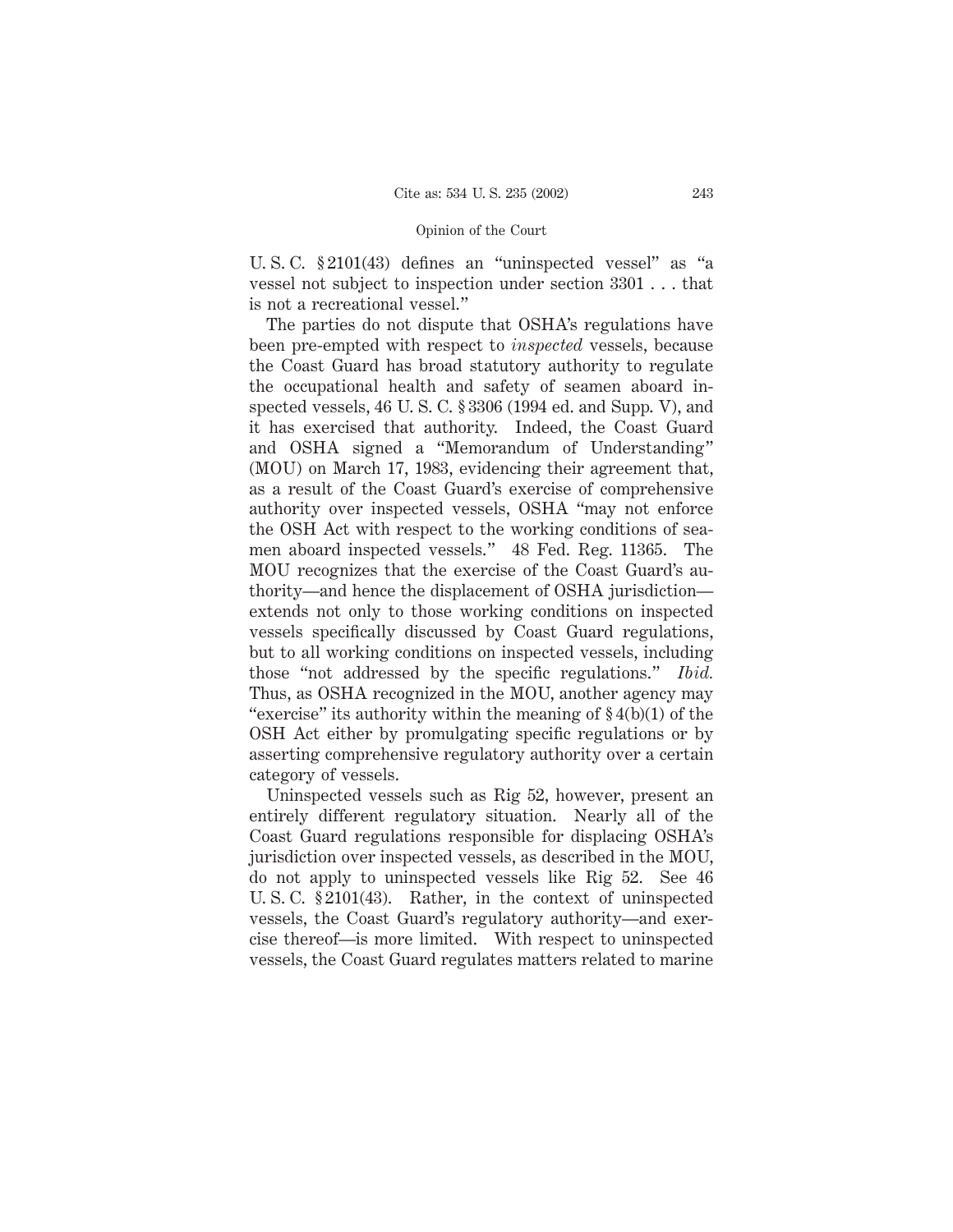safety, such as fire extinguishers, life preservers, engine flame arrestors, engine ventilation, and emergency locating equipment. See 46 U. S. C. § 4102 (1994 ed. and Supp. V); 46 CFR pts. 24–26 (2000). Because these general marine safety regulations do not address the occupational safety and health concerns faced by inland drilling operations on uninspected vessels, they do not pre-empt OSHA's authority under  $\S 4(b)(1)$  in this case. Indeed, as the Court of Appeals acknowledged, many of these general Coast Guard regulations for uninspected vessels do not even apply to stationary barges like Rig 52. See 212 F. 3d, at 901, n. 6.

In addition to issuing these general marine safety regulations, the Coast Guard has exercised its statutory authority to regulate a number of specific working conditions on certain types of uninspected vessels. For example, the Coast Guard regulates drilling operations that take place on the outer continental shelf. See 43 U. S. C. § 1333(a)(1); 33 CFR pt. 142 (2000). And it is true that some of these more specific regulations would, pursuant to  $\S 4(b)(1)$ , pre-empt OSHA regulations covering those particular working conditions and vessels. But respondent has not identified any specific Coast Guard regulations that address the types of risk and vessel at issue in this case: namely, dangers from oil-drilling operations on uninspected barges in inland waters. Simply because the Coast Guard has engaged in a limited exercise of its authority to address certain working conditions pertaining to certain classes of uninspected vessels does not mean that *all* OSHA regulation of *all* uninspected vessels has been pre-empted. See 29 U. S. C. § 653(b)(1) (preemption only extends to working conditions *"with respect to which"* other federal agencies have exercised their authority (emphasis added)). Because the Coast Guard has neither affirmatively regulated the working conditions at issue in this case, nor asserted comprehensive regulatory jurisdiction